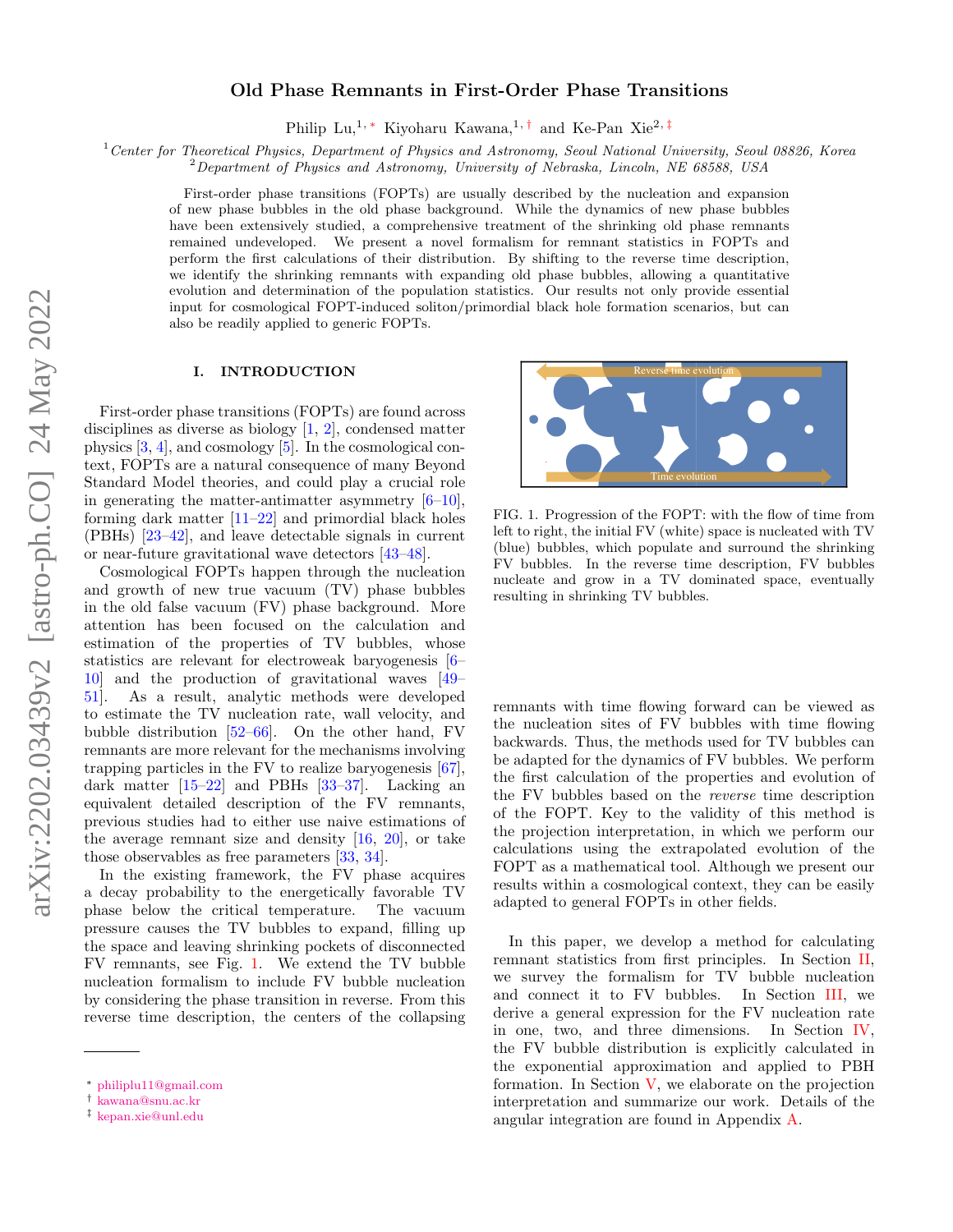

<span id="page-1-2"></span>FIG. 2. Illustration of the projection interpretation. Due to surface tension, the shape of a physical FV remnant will eventually tend to be spherical, as shown in red dashed line. In contrast, the projected FV remnant shrinks as if the TV bubbles do not interact with each other at all, and eventually becomes a triangle/tetrahedron in two/three spatial dimension case, as shown by the white region.

# <span id="page-1-0"></span>II. BUBBLE FORMATION

#### A. True Vacuum Bubbles

We review the existing TV nucleation formalism for cosmological phase transitions. We assume thin walls and constant velocity  $v_w$  throughout, which is a good approximation for a range of moderately strong FOPTs [\[58\]](#page-7-18). Consider a Universe initially in an FV phase at high temperatures. Below the critical temperature  $T_c$ , the TV phase becomes energetically favorable, giving a non-zero probability for the FV space to tunnel to the TV. The TV nucleation rate per unit volume and unit time is [\[55\]](#page-7-19)

$$
\Gamma(t) = A(t)e^{-S(t)},\tag{1}
$$

where  $S(t)$  is the smaller of the two instanton bounce actions  $S_3/T$  [\[68\]](#page-7-20) and  $S_4$  [\[69\]](#page-7-21).

Assuming the bubbles grow spherically outwards, the radius of a bubble nucleated at time  $t'$  is

<span id="page-1-1"></span>
$$
R(t, t') = v_w \int_{t'}^{t} dt'' \frac{a(t)}{a(t'')} ,
$$
 (2)

where  $a(t)$  is the scale factor of the FLRW metric. The fraction of space in the FV is [\[53,](#page-7-22) [54\]](#page-7-23)

<span id="page-1-3"></span>
$$
f_{\rm fv}(t) = e^{-I(t)} \t{,} \t(3)
$$

where

$$
I(t) = \int_{t_c}^{t} dt' \Gamma(t') \frac{a^3(t')}{a^3(t)} \frac{4\pi}{3} R^3(t, t') , \qquad (4)
$$

with  $t_c$  being the cosmic time corresponding to  $T_c$ .

The distribution of TV bubbles at time  $t$  with size  $R$ must equal the average nucleation rate at a time  $t'$  at which  $R(t, t') = R$  (when the scale factor is negligible,  $t' = t - R/v_w$ ),

$$
\frac{dn_{\rm tv}}{dR}(t) = \frac{1}{v_w} f_{\rm fv}(t') \Gamma(t') \frac{a^4(t')}{a^4(t)} , \qquad (5)
$$

where the factor of  $f_{\text{fv}}$  restricts the nucleation to the false vacuum. Integrating this equation, the total bubble number density is given by

$$
n_{\rm tv}(t) = \int_{t_c}^t dt' f_{\rm fv}(t') \Gamma(t') \frac{a^3(t')}{a^3(t)} , \qquad (6)
$$

where we have used Eq.  $(2)$ .

#### B. False Vacuum Bubbles

In the forward evolution of the FOPT, spherical TV bubbles percolate when the FV volume fraction drops below  $f_{\text{fv}} = 0.71$  [\[70\]](#page-7-24), forming an infinite connected cluster. As  $f_{\rm fv}$  decreases, FV regions are separated into shrinking remnants, which eventually tend to be spherical due to surface tension. When the process is considered in reverse, roughly spherical FV bubbles nucleate in a TV background, forming an infinite connected cluster around  $f_{\text{fv}} \approx 1 - 0.71 = 0.29$ . This is the reverse time description of the FOPT, in which we identify shrinking remnants forward in time with nucleating bubbles backward in time.

We develop a formalism for FV bubbles in this reverse time description and calculate a FV bubble nucleation rate. To do so, the nucleation point of a FV bubble can be identified as the projected center of a collapsing remnant, with the nucleation rate equal to the collapse rate. The idea is illustrated in Fig. [2,](#page-1-2) where we have plotted and compared the shapes of two types of FV remnants. The physical FV remnant, which really exists in a FOPT, as shown in red dashed line, eventually changes its shape to be more and more spherical due to surface tension. The projected FV remnant, which is an imaginary object assuming the TV bubbles do not interact with each other, eventually shrinks into a triangle/tetrahedron shape in the two/three spatial dimensions case when the size of the remnant is much smaller than the radii of the enveloping TV bubbles. In the projection interpretation, we analytically calculate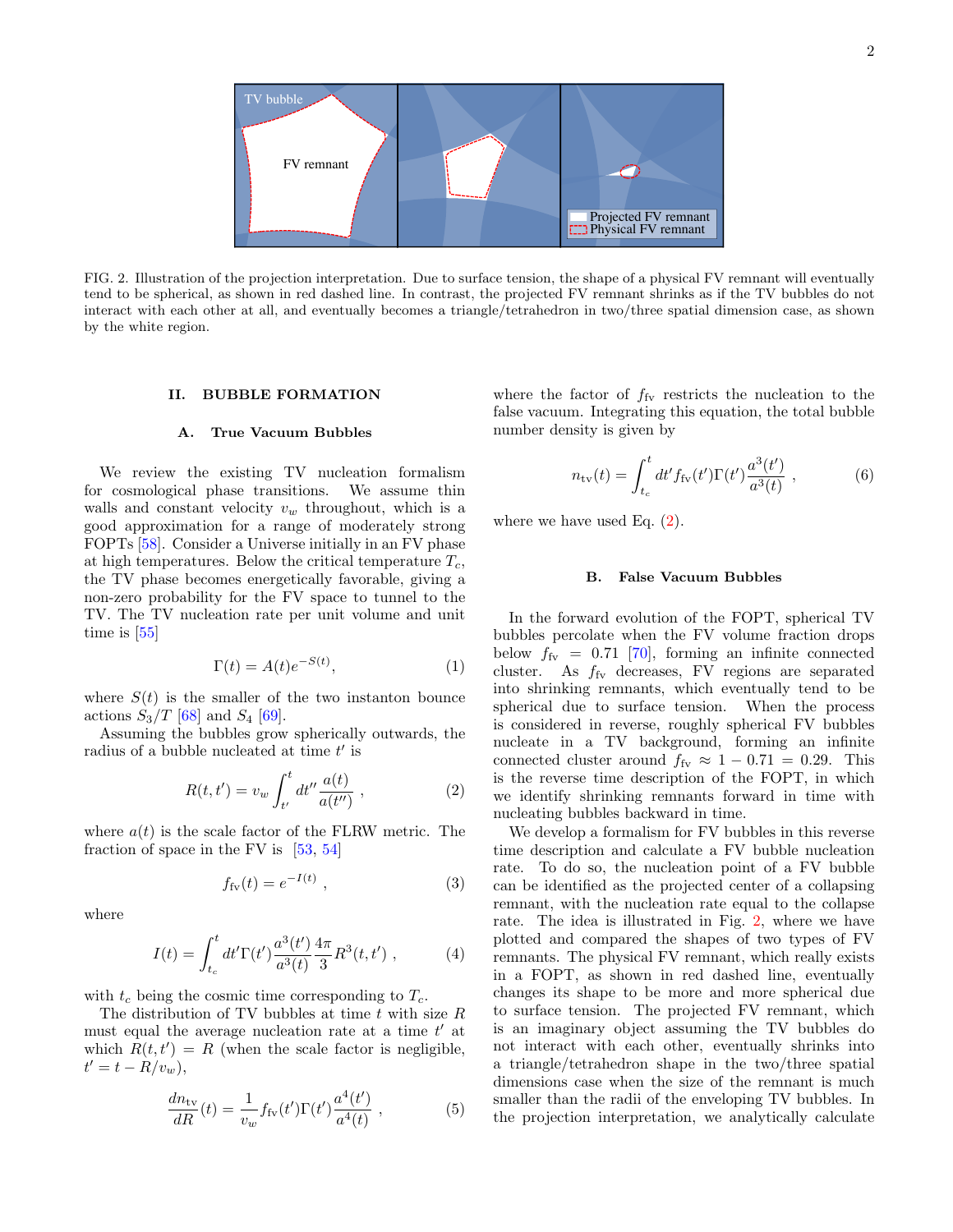

<span id="page-2-1"></span>FIG. 3. Sketch of two walls collapsing at point C in the  $1+1$ spacetime case.

the evolution of the projected FV remnants from the percolation time to the final collapse, in order to describe the state of the physical FV remnants at the percolation time. This is the core idea of this article.

The projection interpretation, in which we extrapolate the wall trajectories to the point of collapse, suggests a counterpart to the reverse time description. In the reverse time description, the FV bubbles nucleated at point C and time  $t' > t$  grow to a size  $R_r(t, t')$  at time t. In the alternative forward time description, the FV remnants of size  $R_r(t, t')$  at time t are those whose walls are projected to collapse at point C and time  $t' > t$ . These two viewpoints are complementary and fundamentally equivalent.

The probability of remnant collapse per unit volume per unit time,  $d^2P_r/dVdt$ , at a point C can be found by integrating along the past wall cone (similar to the light cone but with wall velocity  $v_w$ ) and finding the four points of TV nucleation, so that the four resulting walls would meet at point  $C$  and time  $t$ . We order the TV walls by their proximity in time to  $t$ , with wall 1 being the most recently nucleated wall and thereby avoid unnecessary combinatoric factors. The nucleation point of wall 1 is only constrained to lie on the past wall cone of point  $C$ , but subsequent walls have to obey angular restrictions to form a closed remnant. As the nucleations lie on the wall cone surface, assuming constant velocity, the walls are always equidistant from the center point. Due to this symmetry, the radial/temporal and angular factors are independent. We first introduce the formalism in one and two spatial dimensions before developing the more complicated three spatial dimensions case.

### <span id="page-2-0"></span>III. WALL CONE INTEGRATION

## A. One Spatial Dimension

As an illustration of the main idea, let us first consider the one spatial dimension case shown in Fig. [3,](#page-2-1) where the TV bubbles that nucleate on surfaces of wall cone 1 (blue line) and 2 (yellow line) collapse at point C (red dot). The key point here is that all TV bubbles that can reach C from the  $-\hat{x}$  (+ $\hat{x}$ ) direction must nucleate on the surface of wall cone 1 (2). Therefore, integrating along the wall cones provides the probabilities of walls collapsing at C.

The physical event "two walls collapse at the same point  $C(t, x)$ " can be decomposed into three independent subevents. The first one is wall 1 from the  $-\hat{x}$  direction approaching at the space region  $[x, x+dx]$  at time t. The corresponding probability can be derived by integrating along the wall cone,

$$
dP_1 = dx \int_{t_c}^{t} dt_1 \Gamma(t_1), \qquad (7)
$$

where the scale factor is omitted in this subsection for simplicity. Similarly, the second subevent is wall 2 from the  $+\hat{x}$  direction approaching at point x but within the time region  $[t, t + dt]$ , and the probability is

$$
dP_2 = v_w dt \int_{t_c}^t dt_2 \Gamma(t_2).
$$
 (8)

There is, however, an important third subevent, which is no TV bubble reaches space point x before t, or equivalently, no TV bubble nucleates in the region below wall cones 1 and 2 (or say, inside the wall cone) in Fig. [3.](#page-2-1) This is actually the probability of  $C$  lying in the FV region, i.e.  $f_{f<sub>V</sub>}(t)$  given in Eq. [\(3\)](#page-1-3). Combining the probabilities of the three subevents, we eventually reach the collapsing probability density

$$
\frac{d^2P}{dxdt} = v_w f_{\rm fv}(t) \int_{t_c}^t dt_1 \Gamma(t_1) \int_{t_c}^{t_1} dt_2 \Gamma(t_2). \tag{9}
$$

This can be defined as the nucleation probability of the FV bubbles, i.e.  $\Gamma_r^{\text{1d}}(t)$ .

#### B. Two Spatial Dimensions

For simplicity, we omit scale factors in this exposition and restore them in the full three-dimensional expression Eq.  $(12)$ . In its final stage, the infinitesimal shrinking FV remnant is a triangle collapsing towards its incenter surrounded by three TV walls. The collapse probability per unit area per unit time,  $d^2P_r/dAdt$  can be found by integrating along the past wall cone of the collapse point C. The radial and angular integrations can be separated, and the radial part is

<span id="page-2-2"></span>
$$
v_w f_{\rm fv}(t) \int_{t_c}^t dt_1 v_w(t - t_1) \Gamma(t_1) \int_{t_c}^{t_1} dt_2 v_w(t - t_2) \Gamma(t_2)
$$
  
 
$$
\times \int_{t_c}^{t_2} dt_3 v_w(t - t_3) \Gamma(t_3) , \quad (10)
$$

with the integration times ordered as  $t_c < t_3 < t_2 <$  $t_1 < t$ , corresponding to the nucleation time of each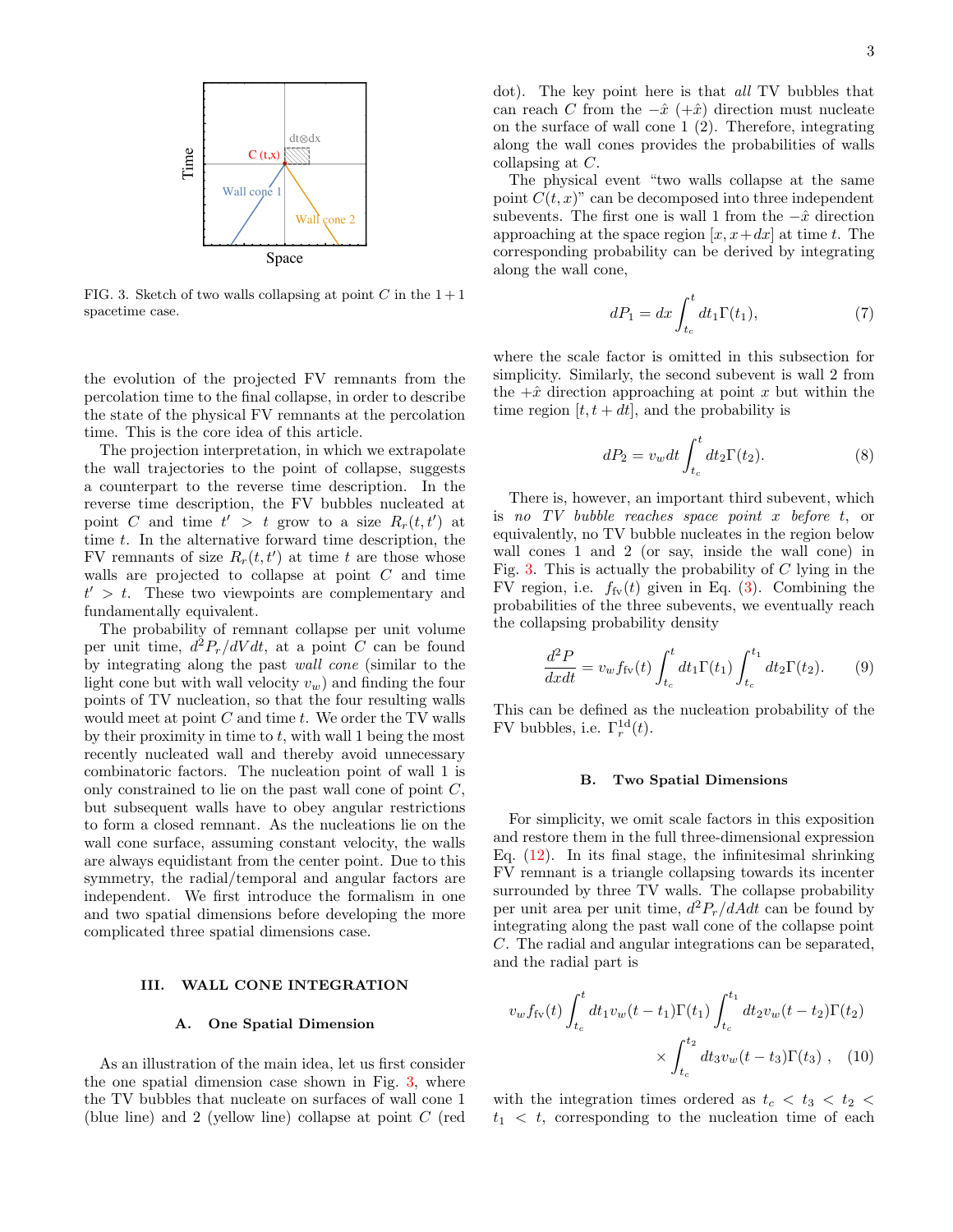

<span id="page-3-2"></span>FIG. 4. Geometry of a collapsing FV remnant. Left: In 2-dimensional space, to form a closed triangle,  $-\hat{r}_3$  must lie in the angular range bounded by  $\hat{\mathbf{r}}_1$  and  $\hat{\mathbf{r}}_2$ . Right: In 3dimensional space, to form a closed tetrahedron,  $-\hat{r}_4$  must lie in the solid angle delimited by  $\hat{\mathbf{r}}_1$ ,  $\hat{\mathbf{r}}_2$  and  $\hat{\mathbf{r}}_3$  (the four walls are omitted for clarity).

successive wall. The factors of  $\Gamma$  gives the TV nucleation rate of each wall, and the factor of the FV fraction,  $f_{\rm fv}$ , is required since only FV points are eligible to collapse to TV. Since we are integrating along the past wall cone, the integration space of the walls is in the FV and no additional factors of  $f_{\text{fv}}$  show up inside the integrals. Otherwise, there would need to be a TV nucleation inside the within the past wall cone which would have already spread the TV point  $C$  before time  $t$ . This would contradict the overall factor of  $f_{fV}$  imposed on point  $C$ .

For the angular factor, we denote the normal vector of wall i by  $\hat{\mathbf{r}}_i$ , i.e. the unit vector pointing from the TV nucleation point towards  $C$ , the incenter of the triangle. For the three walls to form a closed triangle,  $-\hat{r}_3$  must

lie within the angular range bounded by  $\hat{\mathbf{r}}_1$  and  $\hat{\mathbf{r}}_2$ , as illustrated in the left panel of Fig. [4.](#page-3-2) Integration over this restricted angular parameter space yields an additional factor of  $2\pi^3$  (see [A](#page-6-6)ppendix A for a derivation).

In the reverse time description, the FV bubble nucleation rate is defined as the remnant collapse probability per unit area per unit time,  $\Gamma_r^{2d}(t) = d^2 P_r/dA dt$ . Combining Eq. [\(10\)](#page-2-2) and the angular contribution, the FV bubble nucleation rate in two dimensions is

$$
\Gamma_r^{\text{2d}}(t) = 2\pi^3 v_w^4 f_{\text{fv}}(t) \int_{t_c}^t dt_1(t - t_1) \Gamma(t_1) \times
$$

$$
\int_{t_c}^{t_1} dt_2(t - t_2) \Gamma(t_2) \int_{t_c}^{t_2} dt_3(t - t_3) \Gamma(t_3) \ . \tag{11}
$$

#### C. Three Spatial Dimensions

Next we build on our two dimensional results and apply the method to three dimensions. Integrating over the past wall cone, the radial factor is similar, but the angular factor is more complicated, as the three-dimensional remnant is now tetrahedral with four collapsing walls. Ordering the walls temporally and labeling the normal vectors as before, the condition that the four walls form a tetrahedron is that  $-\hat{r}_4$  should lie in the solid angle delimited by  $\hat{\mathbf{r}}_1$ ,  $\hat{\mathbf{r}}_2$  and  $\hat{\mathbf{r}}_3$ , as illustrated in the right panel of Fig. [4.](#page-3-2) This leads to an overall angular factor of  $32\pi^4$  (see [A](#page-6-6)ppendix A for a derivation). The FV bubble nucleation rate at time  $t$  is then

$$
\Gamma_r(t) \equiv \frac{d^2 P_r}{dV dt} = 32\pi^4 v_w^9 f_{\rm fv}(t) \int_{t_c}^t dt_1 \left( \int_{t_1}^t dt_1' \frac{a(t_1)}{a(t_1')} \right)^2 \Gamma(t_1) \frac{a(t_1)}{a(t)} \int_{t_c}^{t_1} dt_2 \left( \int_{t_2}^t dt_2' \frac{a(t_2)}{a(t_2')} \right)^2 \Gamma(t_2) \frac{a(t_2)}{a(t)}
$$

$$
\times \int_{t_c}^{t_2} dt_3 \left( \int_{t_3}^t dt_3' \frac{a(t_3)}{a(t_3')} \right)^2 \Gamma(t_3) \frac{a(t_3)}{a(t)} \int_{t_c}^{t_3} dt_4 \left( \int_{t_4}^t dt_4' \frac{a(t_4)}{a(t_4')} \right)^2 \Gamma(t_4) \frac{a(t_4)}{a(t)} , \quad (12)
$$

where the integrals over the scale factors come from the integration element of the radial direction in spherical coordinates. Eq. $(12)$  is a general formula for the FV nucleation rate for arbitrary TV nucleation rate Γ and expansion history. The integral simplifies to

$$
\left(\int_{t_i}^t dt_i' \frac{a(t_i)}{a(t_i')} \right)^2 \to (t - t_i)^2 , \qquad (13)
$$

when the scale factors can be taken as constant.

# <span id="page-3-0"></span>IV. FALSE VACUUM BUBBLE DISTRIBUTION

In the reverse time description, we can use the FV bubble nucleation rate, Eq. [\(12\)](#page-3-1), to find the FV bubble distribution. Analogously to the TV bubble case, a FV bubble which nucleates at  $t' > t$  has a radius

<span id="page-3-3"></span><span id="page-3-1"></span>
$$
R_r(t, t') = v_w \int_t^{t'} dt'' \frac{a(t)}{a(t'')} , \qquad (14)
$$

at time t.

The FV bubble size distribution is then

<span id="page-3-4"></span>
$$
\frac{n_{\rm fv}}{dR_r}(t) = \frac{1}{v_w}(1 - f_{\rm fv}(t'))\Gamma_r(t')\frac{a^4(t')}{a^4(t)},\qquad(15)
$$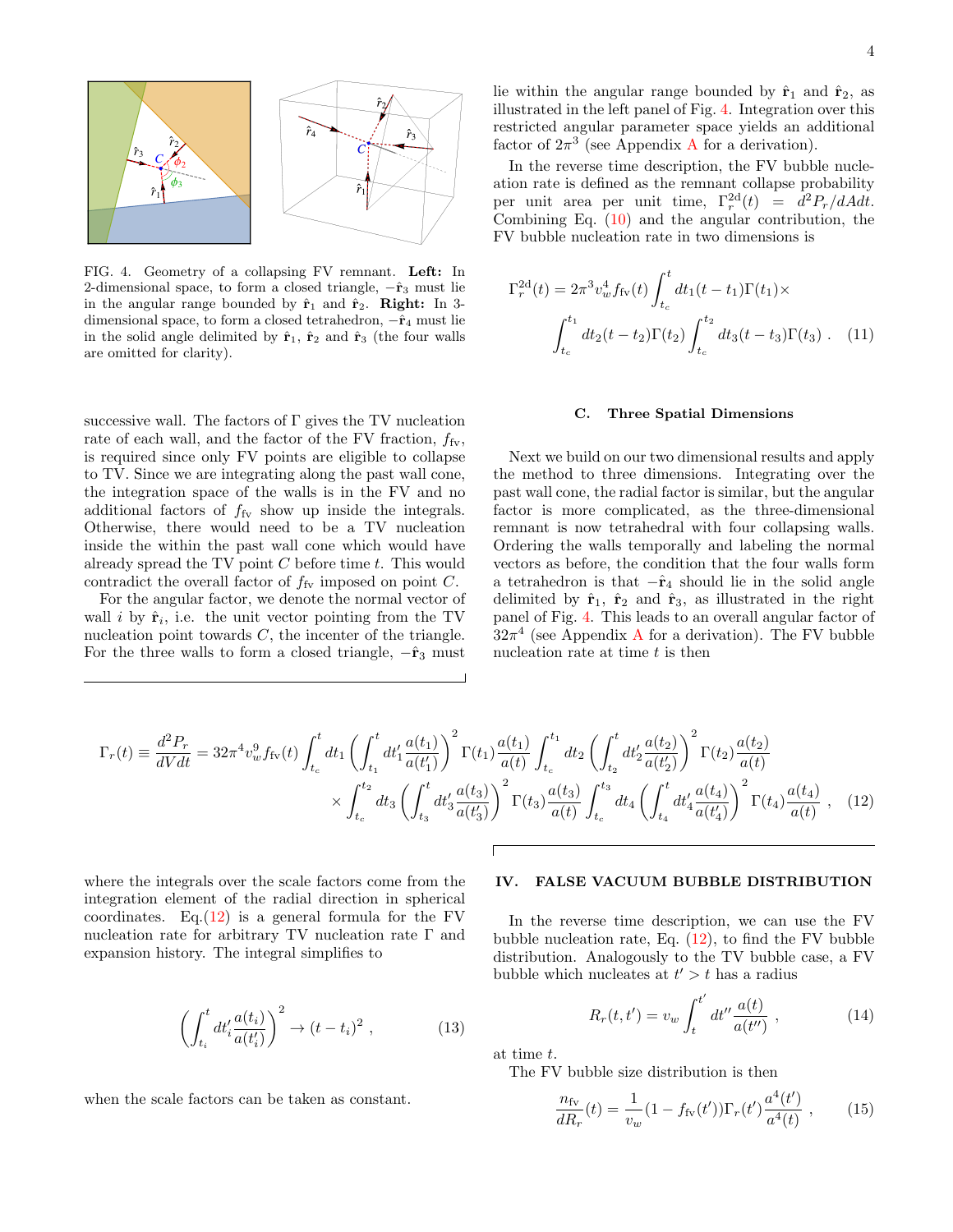where t' is resolved using Eq. [\(14\)](#page-3-3), reducing to  $t' = t +$  $R_r/v_w$  in the limit of constant scale factor. Integrating Eq. [\(15\)](#page-3-4) over  $R_r$  yields the overall FV bubble number density

$$
n_{\rm fv}(t) = \int_{t}^{t_e} dt'(1 - f_{\rm fv}(t')) \Gamma_r(t') \frac{a^3(t')}{a^3(t)} , \qquad (16)
$$

where  $t_e$  is the ending time of the FOPT, which can be effectively taken as  $+\infty$  and  $f_{\text{fv}}(t_e) = 0$ .

#### A. Exponential Nucleation

So far, our results are rather general and apply to any FOPT scenario as long as the TV nucleation rate  $\Gamma(t)$  is available. We now evaluate our results in the exponential nucleation rate approximation,

$$
\Gamma(t) = \Gamma_* e^{\beta(t - t_*)} \tag{17}
$$

expanded around an arbitrary time  $t_* \in (t_c, t_e)$ , where  $\beta = -dS(t)/dt|_{t_*}$  can be treated as the inverse of the FOPT duration. This exponential approximation is accurate if the FOPT proceeds rapidly compared to the Hubble time scale, i.e.  $\beta/H(t_*) \gg 1$  $\beta/H(t_*) \gg 1$  [\[58,](#page-7-18) [71\]](#page-7-25).<sup>1</sup> Hence, the scale factor  $a(t)$  is approximately constant over the transition and can be neglected. This treatment will be adopted for the rest of this article.

The exponential approximation fits numerical simulations the best when  $t_*$  is chosen to be the time at which the bubble statistics are computed. For the remnant distribution, we choose  $t_*$  to be the FV bubble percolation time, which we approximate as  $f_{f<sub>Y</sub>}(t<sub>*</sub>) = 0.29$ and  $I_* = -\ln(0.29) = 1.238$ .

We explicitly solve for the FV filling fraction, Eq. [\(3\)](#page-1-3) with

$$
I(t) = \frac{8\pi v_w^3 \Gamma_*}{\beta^4} e^{\beta(t - t_*)} \equiv I_* e^{\beta(t - t_*)} , \qquad (18)
$$

using  $\beta(t_*-t_c) \gg 1$ . Integrating Eq. [\(12\)](#page-3-1), the FV bubble nucleation rate is

$$
\Gamma_r(t) \approx \frac{I_*^4 \beta^4}{192 v_w^3} e^{4\beta(t - t_*)} e^{-I(t)} \ . \tag{19}
$$

Using Eq.  $(15)$ , the FV bubble distribution in the constant velocity, constant scale factor exponential approximation is

$$
\frac{dn_{\rm fv}}{dR_r}(t_*) \approx \frac{I_*^4 \beta^4}{192 v_w^3} e^{4\beta R_r/v_w} e^{-I_* e^{\beta R_r/v_w}} \times \left(1 - e^{-I_* e^{\beta R_r/v_w}}\right) , \quad (20)
$$

where the factor of  $1 - f_{f<sub>V</sub>}(t)$  comes from FV bubbles nucleating only within the TV.

## B. Normalization

We determine the approximate shape of the FV bubbles by normalizing the total volume contained in the FV bubbles to the filling fraction  $f_{\rm fv}$  at the remnant percolation time  $t_$ <sup>\*</sup>. The initially tetrahedral FV bubble is expected to become more rounded as additional TV walls partially cover the bubble, mimicking the effects of tension neglected in this treatment. We expect FV bubbles at the percolation threshold to be roughly spherical with some abnormality, as depicted in Fig. [1.](#page-0-3) We therefore parameterize the volume formula as  $A(4\pi/3)R^3$ . Here R is the minimum distance between the central point C and the remnant walls so  $A = 1$  implies a spherical volume and  $(A - 1)$  measures the departure from sphericality. Normalizing to the FV fraction,

$$
\int dR_r A \frac{4\pi R_r^3}{3} \frac{dn_{\rm fv}}{dR_r}(t_*) = 0.29 , \qquad (21)
$$

yields  $A = 1.15$ . This suggests that the FV bubbles/remnants are somewhat spherical. From another point of view, the factor  $A = 1.15$  is the required normalization for the formalism to be self-consistent. Although overlap between adjacent FV bubbles is ignored here, the volume  $V \approx 1.15(4\pi/3)R^3$  is the average volume that effectively "belongs" to each collapsing remnant of size  $R$  at the percolation time.

Since the value of the FV percolation chosen here,  $f_{\text{fv}} = 0.29$ , is strictly valid only for spherical bubbles of equal size, the exact percolation threshold would have to be determined by numerical simulation. The volume factor A is reasonably close to 1, so we do not expect the true percolation threshold to significantly deviate from the approximate value used.

# C. Primordial Black Holes

As a concrete example, we apply our method to the Fermi-ball/PBH formation scenario proposed in Refs. [\[20,](#page-7-16) [35\]](#page-7-26) and subsequently studied in Refs. [\[22,](#page-7-2) [36,](#page-7-27) [37\]](#page-7-14). During the FOPT, an asymmetric population of dark fermions  $\chi \overline{\chi}$  is trapped between the expanding TV bubble walls into the collapsing FV remnants due to a large mass differential for  $\chi$  in the two phases. As the remnants shrink, the fermions and anti-fermions annihilate, leaving only the asymmetrical portion supported by degeneracy pressure. The total number of  $\chi$  fermions trapped in a remnant with size  $R_*$  at the FV percolation time  $t_*$  is [\[20,](#page-7-16) [35\]](#page-7-26)

$$
Q_{\rm FB} = \frac{\eta_{\chi}s(t_*)}{f_{\rm fv}(t_*)} A \frac{4\pi R_*^3}{3} , \qquad (22)
$$

<span id="page-4-1"></span>where  $\eta_{\chi} = (n_{\chi} - n_{\bar{\chi}})/s$  is the  $\chi$ -asymmetry with s the entropy density.

Since the Fermi-ball/PBH mass  $M_{\rm PBH} \propto Q_{\rm FB}$  [\[20\]](#page-7-16), the distribution of  $R_*$  is key to deriving the Fermiball/PBH mass profile. Lacking methods to compute the

<span id="page-4-0"></span><sup>1</sup> For a long duration FOPT, the Gaussian nucleation rate approximation is more suitable [\[58\]](#page-7-18).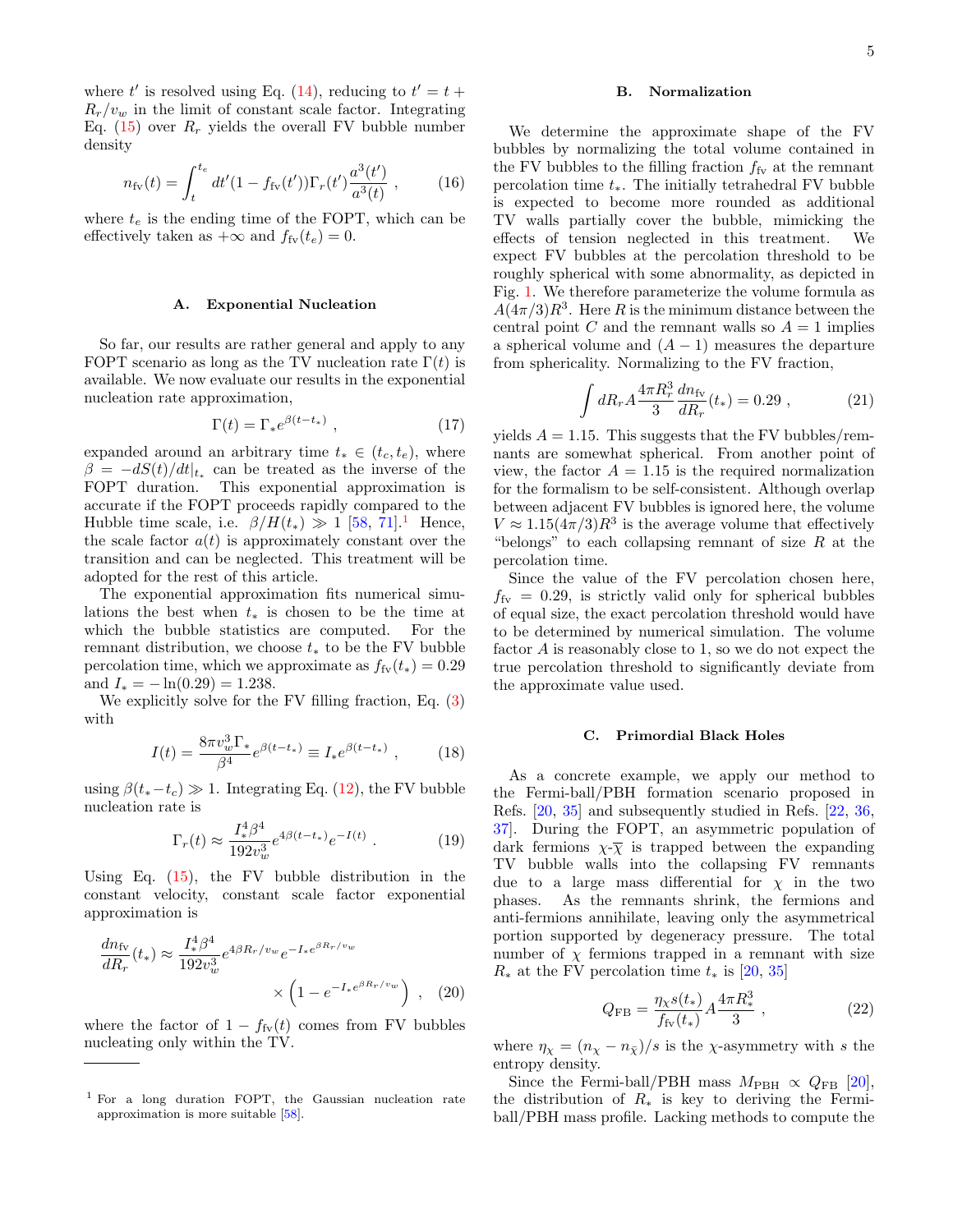

<span id="page-5-1"></span>FIG. 5. A benchmark  $f(M_{\text{PBH}})$  distribution (red curve) for the Fermi-ball/PBH formation scenario of Ref. [\[35\]](#page-7-26) calculated with an exponential nucleation rate at constant scale factor, where  $f$  is the PBH mass distribution probability function with the FOPT parameters shown in the figure. We compare  $\langle M_{\text{PBH}} \rangle$  (black solid line) from this work and the estimate of  $M_{\text{PBH}}$  (blue dashed line) from Ref. [\[35\]](#page-7-26).

 $R_*$  distribution, Refs. [\[20,](#page-7-16) [35\]](#page-7-26) estimated the average size to be

$$
R_* \sim \left(\frac{3v_w}{4\pi A\Gamma_*}\right)^{1/4} = 1.43 \frac{v_w}{\beta} ,\qquad (23)
$$

resulting in a monochromatic Fermi-ball/PBH mass distribution. With the technique developed in this work, we compute the average  $R_*$  using Eq. [\(20\)](#page-4-1),

$$
\langle R \rangle_* = \int dR_r R_r \frac{dn_{\rm fv}}{dR_r}(t_*) = 1.12 \frac{v_w}{\beta} \ . \tag{24}
$$

Although the difference is minor, a continuous  $R_*$ distribution results in an extended Fermi-ball/PBH mass profile, which greatly impacts experimental constraints [\[72,](#page-7-28) [73\]](#page-7-29). In Fig. [5,](#page-5-1) we display an example PBH distribution at present time which comprises all of dark matter within the PBH mass window,  $10^{17}$  g  $< M < 10^{23}$  g [\[74\]](#page-8-0).

# <span id="page-5-0"></span>V. DISCUSSION

In our derivation of the FV bubble nucleation rate Eq.  $(12)$ , we made a few simplifying assumptions. First, the walls were assumed to be infinitesimally thin and the wall velocity constant. TV bubble mergers can alter the effective location of the TV wall nucleation. Furthermore, surface tension tends to shape the collapsing remnants to be more spherical, whereas the collapsing remnant is treated as tetrahedral. All of these effects are exacerbated near the end of the phase transition when TV bubbles inevitably merge, surface tension becomes more prominent as the surface area to volume ratio increases, and particle trapping may stop or slow the collapse.

We resolve these issues by interpreting the formalism for computing  $\Gamma_r(t)$  as a projected description of the FOPT rather than a physical description. In other words, beyond the remnant percolation time  $t_*$  at which we evaluate Eq. [\(20\)](#page-4-1), the future evolution of the FOPT is irrelevant to the remnant statistics evaluated at  $t_*.$ Causally, the remnant size distribution and number density at  $t_*$  cannot be affected by events at later times  $t > t<sub>∗</sub>$ . Thus, the remnant statistics at the remnant percolation time depend only on the past history of the FOPT, during which these four assumptions are only mildly violated. The observables will be the same whether, in the later stages of the transition, our idealized collapse scenario or a more physical scenario with surface tension effects is applied. Hence, the projection interpretation is that our method traces the walls of the collapsing remnants forward beyond time  $t<sub>*</sub>$  to find the collapse point, in order to then trace the collapse backwards in the reverse time description and infer the size of the remnant at time  $t_*.$ 

We offer an analogy: the shadow of a falling apple can be used to infer its instantaneous position. Whether or not the apple eventually lands directly on its shadow, is perturbed by a gust of wind, or drops on an unwitting head, is immaterial to the determination of its instantaneous position. Likewise, whether the remnant eventually collapses spherically or is stopped by degeneracy pressure is irrelevant to its size distribution at remnant percolation. Therefore, in the derivation of the remnant distribution, our tetrahedral collapse model is more appropriate than a physically realistic spherical collapse model because the shadow (or projection) of the collapsing walls is tetrahedral and not spherical.

In summary, we have performed the first calculation of the FV remnant distribution and evolution in FOPTs. By identifying the center of a collapsing remnant as a FV bubble nucleation in reverse, the established TV bubble nucleation formalism can be adapted to derive remnant statistics. Our results provide a more sophisticated treatment of FOPT remnants than previously available, and are directly applicable to many new physics mechanisms involving trapped particles [\[15–](#page-7-12) [22,](#page-7-2) [33](#page-7-13)[–37,](#page-7-14) [67\]](#page-7-11). The novel formalism developed in this paper can be readily generalized and applied outside the cosmological context.

# ACKNOWLEDGMENTS

We thank Sunghoon Jung, Hyung Do Kim, Taehun Kim, and Howard Chen for useful discussions. K.P.X. is supported by the University of Nebraska-Lincoln. The work of K.K. and P.L. is supported by Grant Korea NRF-2019R1C1CC1010050, 2019R1A6A1A10073437.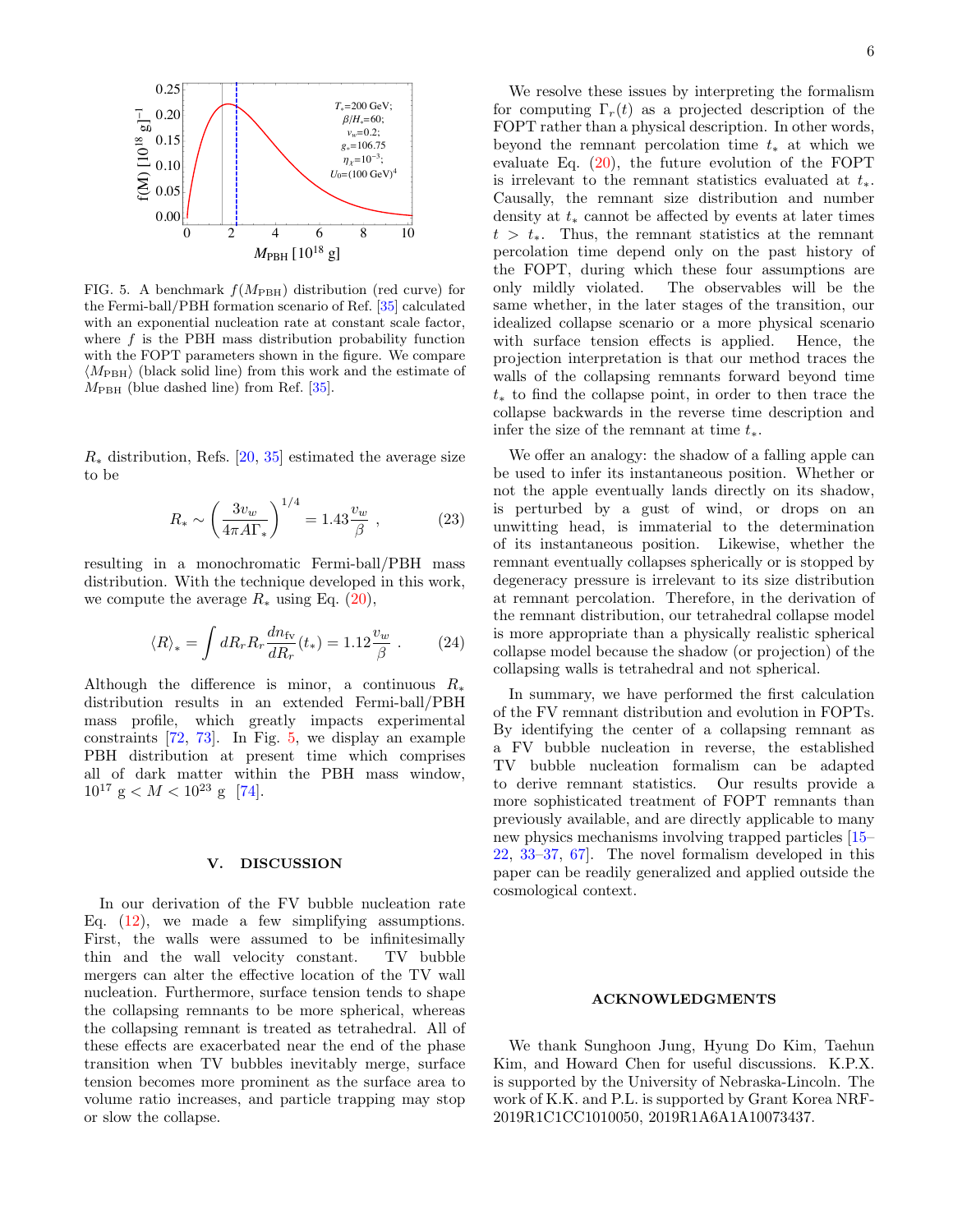# <span id="page-6-6"></span>Appendix A: Angular Contribution

For the two-dimensional angular factor, we denote the normal vector of wall  $i$  by  $\hat{\mathbf{r}}_i$ , i.e. the unit vector pointing from the TV nucleation point towards  $C$ . For the three walls to form a closed triangle,  $-\hat{r}_3$  must lie in the angular range bounded by  $\hat{\mathbf{r}}_1$  and  $\hat{\mathbf{r}}_2$ , as illustrated in the left panel of Fig. 2 of the main text. To integrate over all the allowed TV bubble configurations, we first choose  $\hat{\mathbf{r}}_1$  along the  $\hat{x}$  axis and parameterize the other two normal vectors as

$$
\hat{\mathbf{r}}_2 = (\cos \phi_2, \sin \phi_2), \quad \hat{\mathbf{r}}_3 = (-\cos \phi_3, -\sin \phi_3). \quad (A1)
$$

Then for  $0 < \phi_2 < \pi$ , the closure of the FV triangle requires  $0 < \phi_3 < \phi_2$ ; while the case  $\pi < \phi_2 < 2\pi$  is just a reflection of the case  $0 < \phi_2 < \pi$  across the  $\hat{x}$  axis. Therefore, the angular integral reads

<span id="page-6-8"></span>
$$
2\pi \int_0^{\pi} 2d\phi_2 \int_0^{\phi_2} d\phi_3 = 2\pi^3 , \qquad (A2)
$$

where the first " $2\pi$ " factor represents the integral over the arbitrary  $\hat{\mathbf{r}}_1$  angle, while the "2" factor in  $\phi_2$  integral accounts for the  $\pi < \phi_2 < 2\pi$  region.

Similarly, in three dimensions, with the collapse point C at the origin, we set the  $\hat{z}$  axis in the direction of  $\hat{\mathbf{r}}_1$  and  $\hat{y}$  axis along the  $\hat{\mathbf{r}}_1 \times \hat{\mathbf{r}}_2$  direction, defining our spherical coordinate system. The normal vectors can then be parameterized as

$$
\hat{\mathbf{r}}_2 = (\sin \theta_2, 0, \cos \theta_2), \n\hat{\mathbf{r}}_3 = (\sin \theta_3 \cos \phi_3, \sin \theta_3 \sin \phi_3, \cos \theta_3), \n\hat{\mathbf{r}}_4 = (-\sin \theta_4 \cos \phi_4, -\sin \theta_4 \sin \phi_4, -\cos \theta_4).
$$
\n(A3)

When  $0 < \phi_3 < \pi$ , the closure condition requires  $0 <$  $\phi_4 < \phi_3$  and  $0 < \theta_4 < \theta(\phi_4)$ , where

$$
\bar{\theta}(\phi_4) = \operatorname{arccot} (\cot \theta_2 \cos \phi_4 + \frac{\cot \theta_3 - \cot \theta_2 \cos \phi_3}{\sin \phi_3} \sin \phi_4)
$$
 (A4)

is determined by the intersection of plane  $C\hat{\mathbf{r}}_4\hat{z}$  $[(\sin \phi_4)x - (\cos \phi_4)y = 0]$  and plane  $C\hat{\mathbf{r}}_2\hat{\mathbf{r}}_3$   $[(\cot \theta_2)x +$  $(\sin \phi_3)^{-1} (\cot \theta_3 - \cot \theta_2 \cos \phi_3) y - z = 0$ . Here the range of the arccotangent function is limited to  $(0, \pi)$ . As the case  $\pi < \phi_3 < 2\pi$  is just a reflection of the case  $0 < \phi_3 < \pi$  over the  $C\hat{x}\hat{z}$  plane. Therefore, the angular

integral reads

$$
4\pi \int_0^{\pi} d\theta_2 \int_0^{\pi} d\theta_3 \int_0^{\bar{\theta}(\phi_4)} d\theta_4 \int_0^{2\pi} d\phi_2 \int_0^{\pi} 2d\phi_3
$$

$$
\times \int_0^{\phi_3} d\phi_4 \sin \theta_2 \sin \theta_3 \sin \theta_4 = 32\pi^4 , \quad (A5)
$$

where the first " $4\pi$ " factor represents the integral over the arbitrary  $\hat{\mathbf{r}}_1$ , while the factor of "2" in the  $\phi_3$  integral accounts for the  $\pi < \phi_3 < 2\pi$  region.

Alternatively, we can derive Eq.  $(A5)$  in a more intuitive manner. Requiring  $-\hat{r}_4$  to be in the solid angle established by  $\hat{\mathbf{r}}_1, \hat{\mathbf{r}}_2$ , and  $\hat{\mathbf{r}}_3$  results in the two conditions

<span id="page-6-7"></span>
$$
\pi \leqslant \phi_4 \leqslant \pi + \phi_3 , \qquad (A6)
$$

and

$$
\max(\theta_2, \theta_3, \theta_4) \ge \pi - \min(\theta_2, \theta_3, \theta_4) . \tag{A7}
$$

The  $\phi$  condition can be understood as the requirement that walls 2, 3 and 4 form a triangle in the plane of wall 1, and so is analogous to the two-dimensional case Eq.  $(A2)$ . The  $\theta$  condition can be interpreted as the need to form a closed tetrahedron in the  $\hat{z}$  direction. To understand this condition, first sort the angles  $\theta_2, \theta_3, \theta_4 \rightarrow \theta_1 \leq \theta_m \leq \theta_h$ . Take the limiting case where wall  $h$  is arranged opposite of wall  $l$ , so that the corresponding azimuthal angles satisfy  $\phi_h = \pi + \phi_l$ . We see that the closure requirement is satisfied if  $\pi - \theta_l \leq \theta_h \leq \pi$ , where at the lower bound wall  $h$  lies directly opposite of wall  $l$  and at the upper bound, wall h is directly opposite wall 1. Therefore, the  $\phi$ contribution to the three-dimension probability integral is

$$
\int_0^{2\pi} d\phi_1 \int_0^{2\pi} d\phi_2 \int_0^{\pi} 2d\phi_3 \int_{\pi}^{\pi + \phi_3} d\phi_4 = 4\pi^4 , \quad (A8)
$$

and the  $\theta$  contribution is

$$
\int_0^{\pi} d\theta_1 \sin \theta_1 \, 3! \int_0^{\pi} d\theta_l \sin \theta_l \int_{\max(\pi - \theta_l, \theta_l)}^{\pi} d\theta_h \sin \theta_h
$$

$$
\times \int_{\theta_l}^{\theta_h} d\theta_m \sin \theta_m = 8 \ . \quad (A9)
$$

The combinatoric factor of 3! comes from the sorting of  $\theta_2$ ,  $\theta_3$ , and  $\theta_4$  into the low, medium, and high angles. As in Eq. [\(A5\)](#page-6-7), the combined angular contribution is  $32\pi^4$ .

- <span id="page-6-0"></span>[1] Y. Lu, Y. Lu, J. Ma, J. Li, X. Huang, Q. Jia, D. Ma, M. Liu, H. Zhang, X. Yu, et al., bioRxiv (2021), URL [https://www.biorxiv.org/content/early/2021/](https://www.biorxiv.org/content/early/2021/04/20/2021.04.15.439963) [04/20/2021.04.15.439963](https://www.biorxiv.org/content/early/2021/04/20/2021.04.15.439963).
- <span id="page-6-1"></span>[2] A. Narayanan, A. B. Meriin, M. Y. Sherman, and I. I. Cissé, bioRxiv (2017), URL [https://www.biorxiv.org/](https://www.biorxiv.org/content/early/2017/06/19/148395)

[content/early/2017/06/19/148395](https://www.biorxiv.org/content/early/2017/06/19/148395).

- <span id="page-6-2"></span>[3] M. Blume, Physical Review 141, 517 (1966).
- <span id="page-6-3"></span>[4] S. Sachdev, Quantum Phase Transitions (2011).
- <span id="page-6-4"></span>[5] K. Sato, Mon. Not. Roy. Astron. Soc. 195, 467 (1981).
- <span id="page-6-5"></span>[6] V. A. Kuzmin, V. A. Rubakov, and M. E. Shaposhnikov, Phys. Lett. B 155, 36 (1985).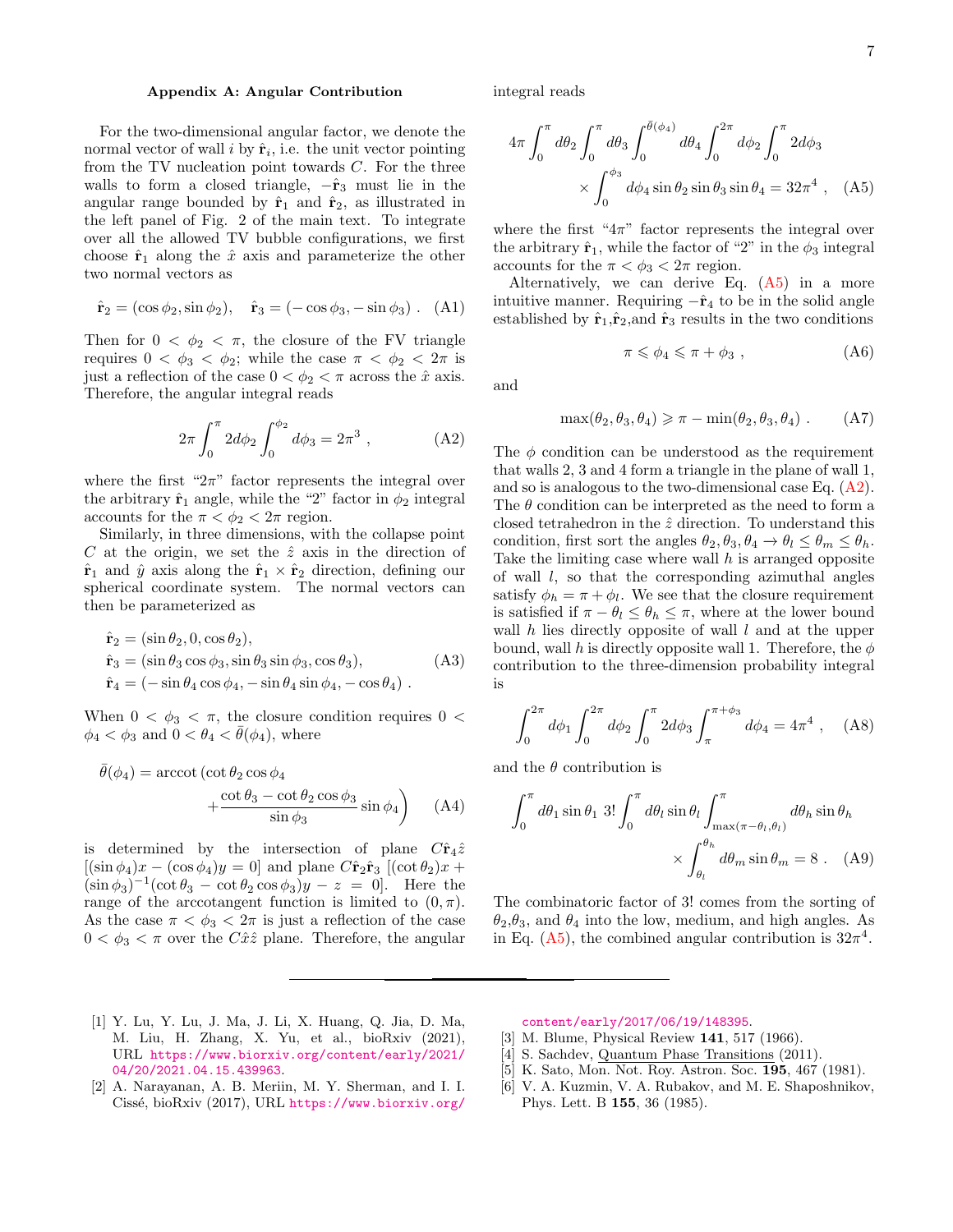- [7] M. Joyce, T. Prokopec, and N. Turok, Phys. Rev. D 53, 2958 (1996), hep-ph/9410282.
- [8] M. Joyce, T. Prokopec, and N. Turok, Phys. Rev. Lett. 75, 1695 (1995), [Erratum: Phys.Rev.Lett. 75, 3375 (1995)], hep-ph/9408339.
- [9] A. G. Cohen, D. B. Kaplan, and A. E. Nelson, Ann. Rev. Nucl. Part. Sci. 43, 27 (1993), hep-ph/9302210.
- <span id="page-7-0"></span>[10] D. E. Morrissey and M. J. Ramsey-Musolf, New J. Phys. 14, 125003 (2012), 1206.2942.
- <span id="page-7-1"></span>[11] M. J. Baker and J. Kopp, Phys. Rev. Lett. 119, 061801 (2017), 1608.07578.
- [12] M. J. Baker, J. Kopp, and A. J. Long, Phys. Rev. Lett. 125, 151102 (2020), 1912.02830.
- [13] D. Chway, T. H. Jung, and C. S. Shin, Phys. Rev. D **101**, 095019 (2020), 1912.04238.
- [14] A. Azatov, M. Vanvlasselaer, and W. Yin, JHEP 03, 288 (2021), 2101.05721.
- <span id="page-7-12"></span>[15] E. Witten, Phys. Rev. D 30, 272 (1984).
- <span id="page-7-15"></span>[16] E. Krylov, A. Levin, and V. Rubakov, Phys. Rev. D 87, 083528 (2013), 1301.0354.
- [17] F. P. Huang and C. S. Li, Phys. Rev. D 96, 095028 (2017), 1709.09691.
- [18] Y. Bai and A. J. Long, JHEP 06, 072 (2018), 1804.10249.
- [19] Y. Bai, A. J. Long, and S. Lu, Phys. Rev. D 99, 055047 (2019), 1810.04360.
- <span id="page-7-16"></span>[20] J.-P. Hong, S. Jung, and K.-P. Xie, Phys. Rev. D 102, 075028 (2020), 2008.04430.
- [21] P. Asadi, E. D. Kramer, E. Kuflik, G. W. Ridgway, T. R. Slatyer, and J. Smirnov, Phys. Rev. Lett. 127, 211101 (2021), 2103.09822.
- <span id="page-7-2"></span>[22] D. Marfatia and P.-Y. Tseng, JHEP 11, 068 (2021), 2107.00859.
- <span id="page-7-3"></span>[23] M. Crawford and D. N. Schramm, Nature 298, 538 (1982).
- [24] S. W. Hawking, I. G. Moss, and J. M. Stewart, Phys. Rev. D 26, 2681 (1982).
- [25] D. La and P. J. Steinhardt, Phys. Lett. B 220, 375 (1989).
- [26] I. G. Moss, Phys. Rev. D 50, 676 (1994).
- [27] R. Konoplich, S. Rubin, A. Sakharov, and M. Y. Khlopov, Astronomy Letters 24, 413 (1998).
- [28] R. V. Konoplich, S. G. Rubin, A. S. Sakharov, and M. Y. Khlopov, Phys. Atom. Nucl. 62, 1593 (1999).
- [29] H. Kodama, M. Sasaki, and K. Sato, Prog. Theor. Phys. 68, 1979 (1982).
- [30] M. Lewicki and V. Vaskonen, Phys. Dark Univ. 30, 100672 (2020), 1912.00997.
- [31] A. Kusenko, M. Sasaki, S. Sugiyama, M. Takada, V. Takhistov, and E. Vitagliano, Phys. Rev. Lett. 125, 181304 (2020), 2001.09160.
- [32] C. Gross, G. Landini, A. Strumia, and D. Teresi, JHEP 09, 033 (2021), 2105.02840.
- <span id="page-7-13"></span>[33] M. J. Baker, M. Breitbach, J. Kopp, and L. Mittnacht (2021), 2105.07481.
- <span id="page-7-17"></span>[34] M. J. Baker, M. Breitbach, J. Kopp, and L. Mittnacht (2021), 2110.00005.
- <span id="page-7-26"></span>[35] K. Kawana and K.-P. Xie, Phys. Lett. B 824, 136791 (2022), 2106.00111.
- <span id="page-7-27"></span>[36] D. Marfatia and P.-Y. Tseng (2021), 2112.14588.
- <span id="page-7-14"></span>[37] P. Huang and K.-P. Xie (2022), 2201.07243.
- [38] J. Liu, L. Bian, R.-G. Cai, Z.-K. Guo, and S.-J. Wang (2021), 2106.05637.
- [39] H. Davoudiasl, P. B. Denton, and J. Gehrlein (2021), 2109.01678.
- [40] T. H. Jung and T. Okui (2021), 2110.04271.
- [41] K. Hashino, S. Kanemura, and T. Takahashi (2021), 2111.13099.
- <span id="page-7-4"></span>[42] D. N. Maeso, L. Marzola, M. Raidal, V. Vaskonen, and H. Veermäe (2021), 2112.01505.
- <span id="page-7-5"></span>[43] X. Xue et al., Phys. Rev. Lett. **127**, 251303 (2021), 2110.03096.
- [44] Z. Arzoumanian et al. (NANOGrav), Astrophys. J. Lett. 905, L34 (2020), 2009.04496.
- [45] A. Romero, K. Martinovic, T. A. Callister, H.-K. Guo, M. Martínez, M. Sakellariadou, F.-W. Yang, and Y. Zhao, Phys. Rev. Lett. 126, 151301 (2021), 2102.01714.
- [46] C. Caprini et al., JCAP **04**, 001 (2016), 1512.06239.
- [47] C. Caprini et al., JCAP 03, 024 (2020), 1910.13125.
- <span id="page-7-6"></span>[48] Z.-C. Liang, Y.-M. Hu, Y. Jiang, J. Cheng, J.-d. Zhang, and J. Mei, Phys. Rev. D 105, 022001 (2022), 2107.08643.
- <span id="page-7-7"></span>[49] C. J. Hogan, Mon. Not. Roy. Astron. Soc. 218, 629 (1986).
- [50] M. Maggiore, Phys. Rept. 331, 283 (2000), grqc/9909001.
- <span id="page-7-8"></span>[51] K. Kawana (2022), 2201.00560.
- <span id="page-7-9"></span>[52] C. G. Callan, Jr. and S. R. Coleman, Phys. Rev. D 16, 1762 (1977).
- <span id="page-7-22"></span>[53] A. H. Guth and S. H. H. Tye, Phys. Rev. Lett. 44, 631 (1980), [Erratum: Phys.Rev.Lett. 44, 963 (1980)].
- <span id="page-7-23"></span>[54] A. H. Guth and E. J. Weinberg, Phys. Rev. D 23, 876 (1981).
- <span id="page-7-19"></span>[55] I. Affleck, Phys. Rev. Lett. **46**, 388 (1981).
- [56] M. Dine, R. G. Leigh, P. Y. Huet, A. D. Linde, and D. A. Linde, Phys. Rev. D 46, 550 (1992), hep-ph/9203203.
- [57] J. R. Espinosa, T. Konstandin, J. M. No, and G. Servant, JCAP 06, 028 (2010), 1004.4187.
- <span id="page-7-18"></span>[58] A. Megevand and S. Ramirez, Nucl. Phys. B **919**, 74 (2017), 1611.05853.
- [59] J. Ellis, M. Lewicki, and J. M. No, JCAP 04, 003 (2019), 1809.08242.
- [60] X. Wang, F. P. Huang, and X. Zhang, JCAP 05, 045 (2020), 2003.08892.
- [61] D. Bodeker and G. D. Moore, JCAP 05, 009 (2009), 0903.4099.
- [62] D. Bodeker and G. D. Moore, JCAP 05, 025 (2017), 1703.08215.
- [63] S. Höche, J. Kozaczuk, A. J. Long, J. Turner, and Y. Wang, JCAP 03, 009 (2021), 2007.10343.
- [64] A. Azatov and M. Vanvlasselaer, JCAP 01, 058 (2021), 2010.02590.
- [65] Y. Gouttenoire, R. Jinno, and F. Sala (2021), 2112.07686.
- <span id="page-7-10"></span>[66] V. De Luca, G. Franciolini, and A. Riotto, Phys. Rev. D 104, 123539 (2021), 2110.04229.
- <span id="page-7-11"></span>[67] J. Arakawa, A. Rajaraman, and T. M. P. Tait (2021), 2109.13941.
- <span id="page-7-20"></span>[68] A. D. Linde, Nucl. Phys. B 216, 421 (1983), [Erratum: Nucl.Phys.B 223, 544 (1983)].
- <span id="page-7-21"></span>[69] S. R. Coleman, Phys. Rev. D 15, 2929 (1977), [Erratum: Phys.Rev.D 16, 1248 (1977)].
- <span id="page-7-24"></span>[70] M. D. Rintoul and S. Torquato, Journal of physics a: mathematical and general 30, L585 (1997).
- <span id="page-7-25"></span>[71] M. S. Turner, E. J. Weinberg, and L. M. Widrow, Phys. Rev. D 46, 2384 (1992).
- <span id="page-7-28"></span>[72] B. Carr, M. Raidal, T. Tenkanen, V. Vaskonen, and H. Veermäe, Phys. Rev. D 96, 023514 (2017), 1705.05567.
- <span id="page-7-29"></span>[73] A. M. Green and B. J. Kavanagh, J. Phys. G 48, 043001